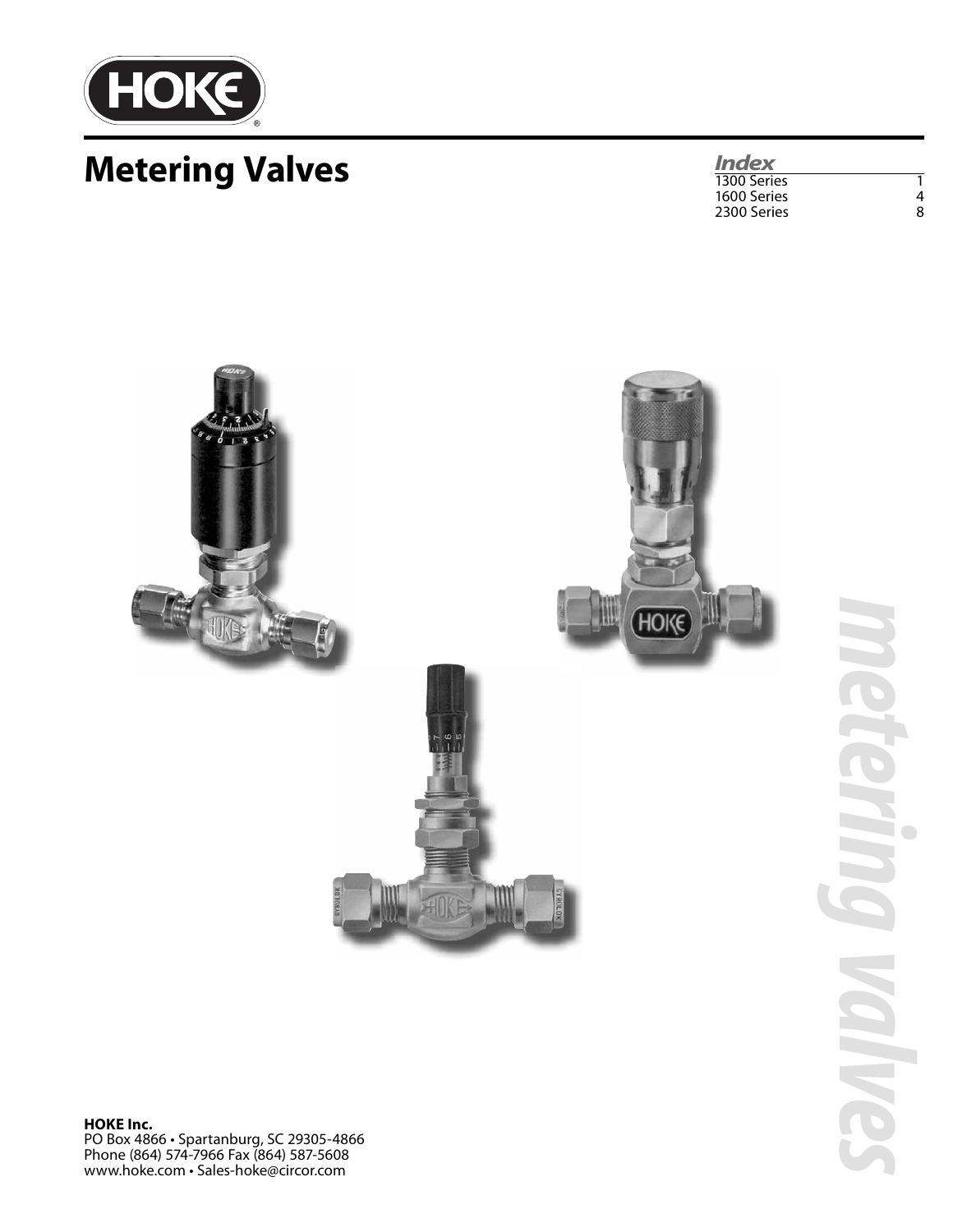

# **Milli-Mite® 1300 Series**

Forged Metering Valves





### **Typical Applications**

- Fine metering in medical and biochemical gas or vapor analysis
- Sampling and analyzing water and air pollution
- Chromatographs, mass spectrometers and other instruments where fine metering is required

#### **Technical Data**

| <b>BODY*</b>                                                  | 316 stainless steel, brass                                                                             |
|---------------------------------------------------------------|--------------------------------------------------------------------------------------------------------|
| <b>MAXIMUM</b><br><b>OPERATINGPRESSURE</b><br>@ 70° F (21° C) | <b>Brass</b><br>• 3000 psig (207 bar)<br>316 stainless steel<br>$\cdot$ 5000 psig (345 bar)            |
| <b>OPERATING</b><br><b>TEMPERATURERANGE</b>                   | <b>Brass</b><br>-65 to 400°F (-54° to 204°C)<br>316 stainless steel<br>-65° to 450° F (-54° to 232° C) |
| ORIFICE<br><b>CV FACTOR</b>                                   | .047" (1.19 mm)<br>1 $\degree$ stem = .010 Cv<br>$3^\circ$ stem = .024 Cv                              |

\* Consult factory for other materials

#### **HOKE Inc.**

PO Box 4866 • Spartanburg, SC 29305-4866 Phone (864) 574-7966 Fax (864) 587-5608 www.hoke.com • Sales-hoke@circor.com

### **Features & Benefits**

- Metering accuracy 18 turn displacement of stem provides unparalleled performance and repeatability
- $\cdot$  1° and 3° stems provide a wide flow range with ultra fine metering control
- Panel mounting is standard for all valves
- Precision orifice and close thread tolerances minimize hysteresis
- Micrometer vernier handle provides visual control and repeatable stem settings
- Dyna-Pak® wafer packing below the stem threads provides leak tight service
- Special High Tolerance NPT Thread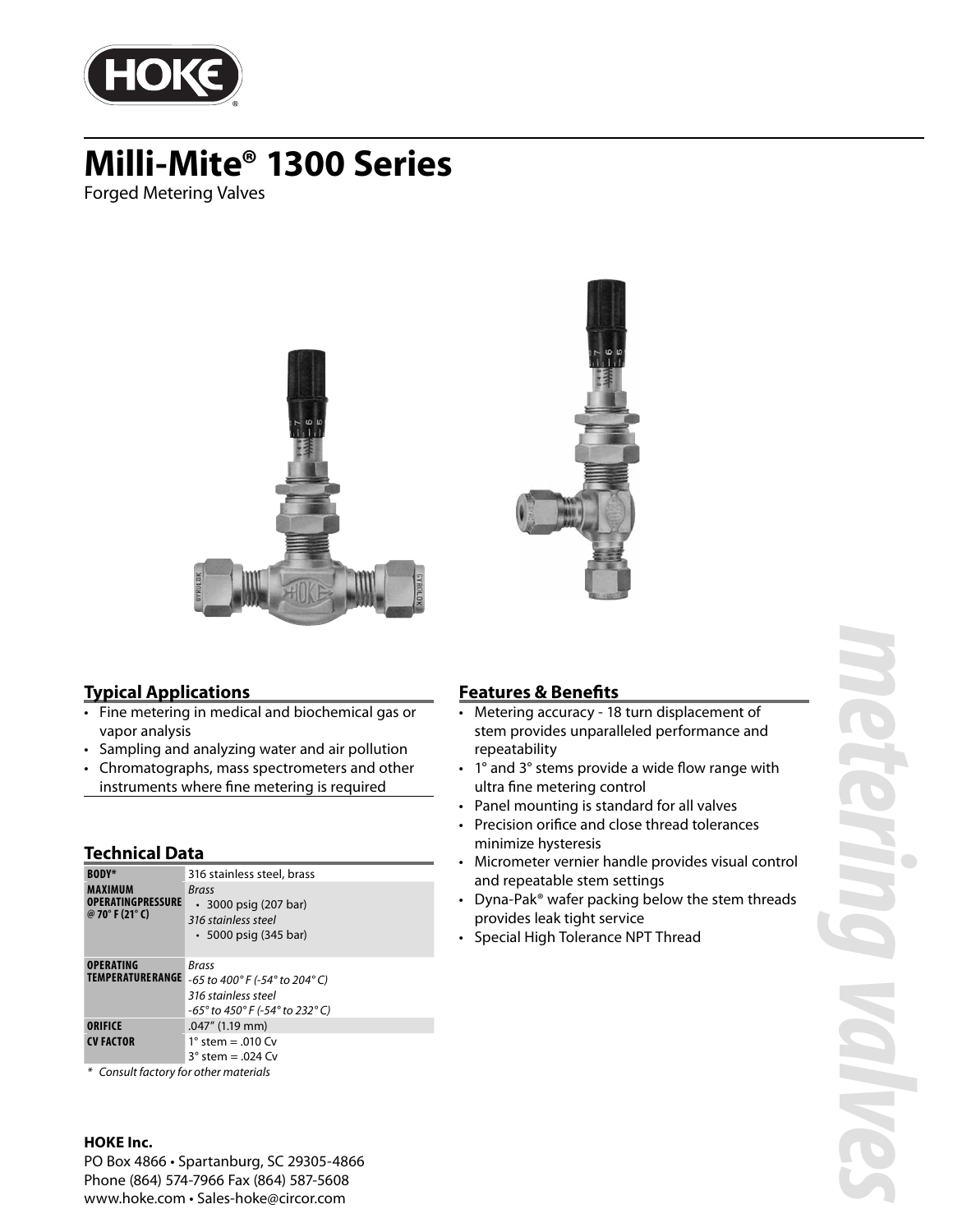# **Milli-Mite® 1300 Series**

# *Materials of Construction*

|                         | <b>DESCRIPTION</b>          | <b>MATERIAL</b>        |
|-------------------------|-----------------------------|------------------------|
| 1                       | Handle, black anodized      | Aluminum Alloy         |
| $\overline{2}$          | <b>Set Screw</b>            | <b>Alloy Steel</b>     |
| $\overline{\mathbf{3}}$ | <b>Graduated sleeve</b>     | 302 SS                 |
| 4                       | <b>Metering Stem</b>        | 316 stainless          |
| 5                       | Panel nut                   | <b>Brass</b>           |
| 6                       | Upper spacer                | 316 stainless          |
| $\overline{7}$          | Dyna-Pak <sup>®</sup> wafer | <b>PTFF</b>            |
| 8                       | Lower spacer                | 316 stainless          |
| 9                       | Body                        | 316 stainless or brass |
| 10                      | Integrated seat & spacer    | 316 stainless          |
| 11                      | Orifice seal                | PTFF                   |



# *Dimensions*

| <b>FLOW</b>    | <b>CONNECTIONS</b>         |                                                                                                                                                                                                                                                                                                                                                                                                                                            |                  | <b>DIMENSIONS</b> |               |  |
|----------------|----------------------------|--------------------------------------------------------------------------------------------------------------------------------------------------------------------------------------------------------------------------------------------------------------------------------------------------------------------------------------------------------------------------------------------------------------------------------------------|------------------|-------------------|---------------|--|
| <b>PATTERN</b> | <b>A INLET</b>             | <b>B OUTLET</b><br>$\frac{1}{8}$ " NPT Female<br>$\frac{1}{8}$ " NPT Female<br>$\frac{1}{8}$ " NPT Male<br>1/ <sub>8</sub> " NPT Male<br>1/ <sub>8</sub> " GYROLOK®<br>1/4" NPT Male<br>1/ <sub>8</sub> " GYROLOK®<br>$\frac{1}{4}$ " GYROLOK®<br>3mm GYROLOK®<br>6mm GYROLOK®<br>$\frac{1}{8}$ " NPT Female<br>1/ <sub>8</sub> " GYROLOK®<br>1/ <sub>8</sub> " GYROLOK®<br>1/8" GYROLOK®<br>1/4" GYROLOK®<br>3mm GYROLOK®<br>6mm GYROLOK® | D                | E                 | F             |  |
|                |                            |                                                                                                                                                                                                                                                                                                                                                                                                                                            | 2.83''           | 1.75''            |               |  |
|                |                            |                                                                                                                                                                                                                                                                                                                                                                                                                                            | 72mm             | 44 <sub>mm</sub>  |               |  |
|                |                            |                                                                                                                                                                                                                                                                                                                                                                                                                                            | 3.25''           | 1.75''            |               |  |
|                |                            |                                                                                                                                                                                                                                                                                                                                                                                                                                            | 83mm             | 44mm              |               |  |
|                | $\frac{1}{8}$ " NPT Male   |                                                                                                                                                                                                                                                                                                                                                                                                                                            | 3.25''           | 2.13''            |               |  |
|                |                            |                                                                                                                                                                                                                                                                                                                                                                                                                                            | 83 <sub>mm</sub> | 54 <sub>mm</sub>  |               |  |
|                | 1/4" NPT Male              |                                                                                                                                                                                                                                                                                                                                                                                                                                            | 3.25''           | 1.75''            |               |  |
| <b>GLOBE</b>   |                            |                                                                                                                                                                                                                                                                                                                                                                                                                                            | 83mm             | 44mm              |               |  |
|                | 1/ <sub>8</sub> " GYROLOK® |                                                                                                                                                                                                                                                                                                                                                                                                                                            | 3.25''           | 2.38"             |               |  |
|                |                            |                                                                                                                                                                                                                                                                                                                                                                                                                                            | 83mm             | 60 <sub>mm</sub>  |               |  |
|                | 1/4" GYROLOK®              |                                                                                                                                                                                                                                                                                                                                                                                                                                            | 3.25''           | 2.38''            |               |  |
|                |                            |                                                                                                                                                                                                                                                                                                                                                                                                                                            | 83 <sub>mm</sub> | 60 <sub>mm</sub>  |               |  |
|                | 3mm GYROLOK®               |                                                                                                                                                                                                                                                                                                                                                                                                                                            | 3.25''           | 2.38''            |               |  |
|                |                            |                                                                                                                                                                                                                                                                                                                                                                                                                                            | 83mm             | 60 <sub>mm</sub>  | .50''<br>13mm |  |
|                | 6mm GYROLOK®               |                                                                                                                                                                                                                                                                                                                                                                                                                                            | 3.25''           | 2.38''            |               |  |
|                |                            |                                                                                                                                                                                                                                                                                                                                                                                                                                            | 83mm             | 60 <sub>mm</sub>  |               |  |
|                | $\frac{1}{8}$ " NPT Female |                                                                                                                                                                                                                                                                                                                                                                                                                                            | $3.75$ "         | 1.28''            |               |  |
|                |                            |                                                                                                                                                                                                                                                                                                                                                                                                                                            | 95mm             | 33mm              |               |  |
|                | 1/ <sub>8</sub> " NPT Male |                                                                                                                                                                                                                                                                                                                                                                                                                                            | 3.75''           | 1.28''            |               |  |
|                |                            |                                                                                                                                                                                                                                                                                                                                                                                                                                            | 95 <sub>mm</sub> | 33mm              |               |  |
|                |                            |                                                                                                                                                                                                                                                                                                                                                                                                                                            | 4.00''           | 1.63''            |               |  |
| <b>ANGLE</b>   |                            |                                                                                                                                                                                                                                                                                                                                                                                                                                            | 102mm            | 41 <sub>mm</sub>  |               |  |
|                | 1/4" GYROLOK®              |                                                                                                                                                                                                                                                                                                                                                                                                                                            | 4.00''           | 1.63''            |               |  |
|                |                            |                                                                                                                                                                                                                                                                                                                                                                                                                                            | 102mm            | 41 <sub>mm</sub>  |               |  |
|                | 3mm GYROLOK®               |                                                                                                                                                                                                                                                                                                                                                                                                                                            | $3.25$ "         | 1.38''            |               |  |
|                |                            |                                                                                                                                                                                                                                                                                                                                                                                                                                            | 83mm             | 41 <sub>mm</sub>  |               |  |
|                | 6mm GYROLOK®               |                                                                                                                                                                                                                                                                                                                                                                                                                                            | $3.25$ "         | 1.38''            |               |  |
|                |                            |                                                                                                                                                                                                                                                                                                                                                                                                                                            | 83mm             | 41 <sub>mm</sub>  |               |  |





Dimensions for reference only, subject to change.

**Panel mounting** Panel hole = .52 $^{\prime\prime}$  (13 mm) diameter Panel thickness = .16" (4 mm) maximum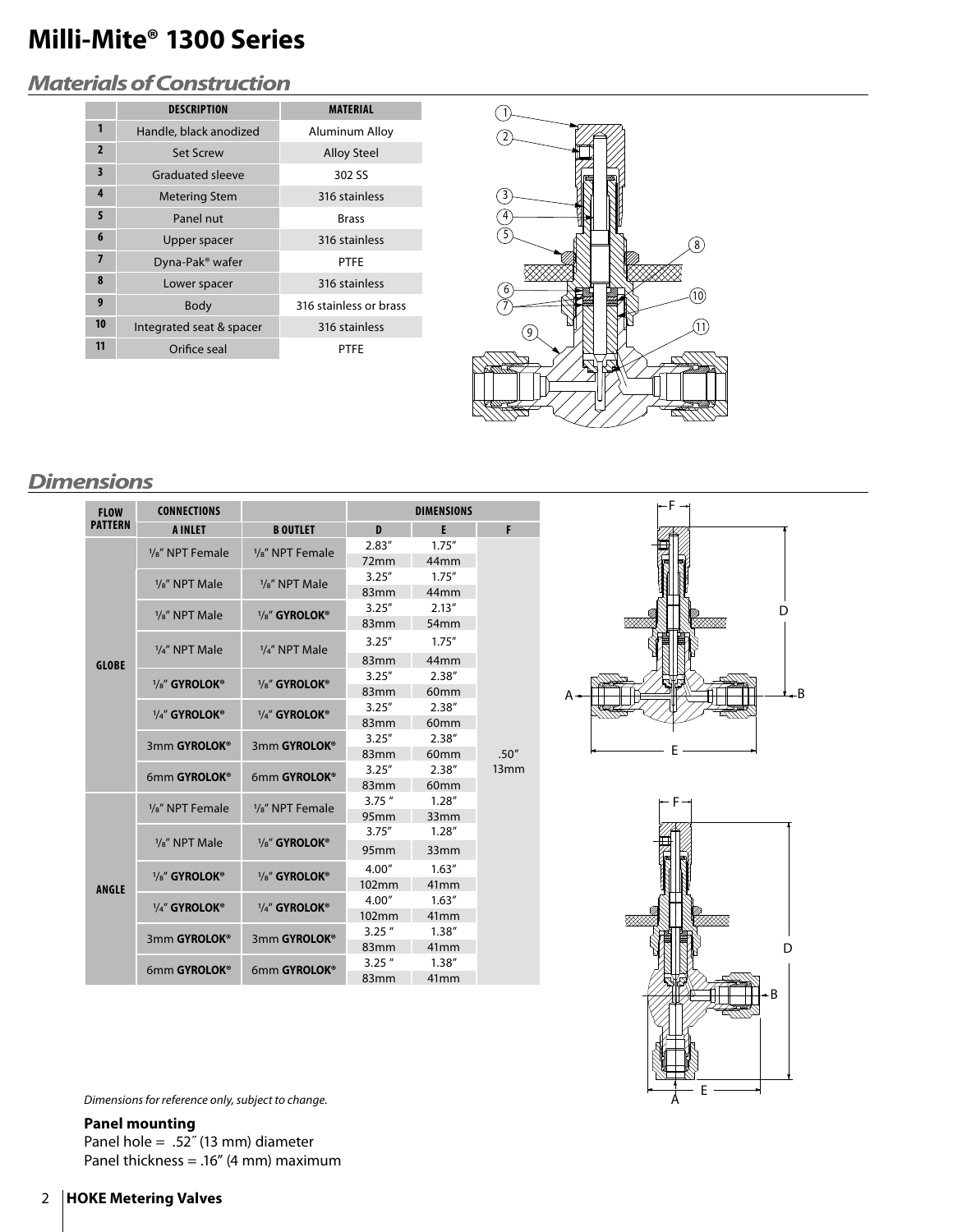# **Milli-Mite® 1300 Series**

# *Reference Flow Curves*





# *How to Order*

|                     |                 | <b>CONNECTIONS</b> | <b>ORDER BY NUMBER</b> |                     |                     |              |  |  |
|---------------------|-----------------|--------------------|------------------------|---------------------|---------------------|--------------|--|--|
|                     |                 |                    |                        | <b>316SS VALVES</b> | <b>BRASS VALVES</b> |              |  |  |
| <b>FLOW PATTERN</b> | <b>A INLET</b>  | <b>B OUTLET</b>    | $1^\circ$ STEM         | 3° STEM             | $1^\circ$ STEM      | 3° STEM      |  |  |
|                     |                 |                    | $CV = 0.010$           | $CV = 0.024$        | $CV = 0.010$        | $CV = 0.024$ |  |  |
|                     | 1/8" NPT Female | 1/8" NPT Female    |                        | 1315F2Y             |                     |              |  |  |
|                     | 1/8" NPT Male   | 1/8" GYROLOK®      | —                      | —                   | 1335H2B             | 1315H2B      |  |  |
|                     | 1/8" NPT Male   | 1/8" NPT Male      | —                      |                     | 1335M2B             | 1315M2B      |  |  |
|                     | 1/4" NPT Male   | 1/4" NPT Male      | 1335 M4Y               | 1315M4Y             | 1335M4B             | 1315M4B      |  |  |
| <b>GLOBE</b>        | 1/8" GYROLOK®   | 1/8" GYROLOK®      | 1335G2Y                | 1315G2Y             | 1335G2B             | 1315G2B      |  |  |
|                     | 1/4" GYROLOK®   | 1/4" GYROLOK®      | 1335G4Y                | 1315G4Y             | 1335G4B             | 1315G4B      |  |  |
|                     | 3mm GYROLOK®    | 3mm GYROLOK®       | 1335G3YMM              | 1315G3YMM           |                     |              |  |  |
|                     | 6mm GYROLOK®    | 6mm GYROLOK®       | 1335G6YMM              | 1315G6YMM           |                     |              |  |  |
|                     | 1/8" NPT Female | 1/8" NPT Female    |                        |                     | 1345F2B             | 1325F2B      |  |  |
|                     | 1/8" NPT Male   | 1/8" GYROLOK®      | 1345H2Y                | 1325H2Y             | 1345H2B             | 1325H2B      |  |  |
|                     | 1/8" GYROLOK®   | 1/8" GYROLOK®      | 1345G2Y                | 1325G2Y             | 1345G2B             | 1325G2B      |  |  |
| <b>ANGLE</b>        | 1/4" GYROLOK®   | 1/4" GYROLOK®      | 1345G4Y                | 1325G4Y             | 1345G4B             | 1325G4B      |  |  |
|                     | 3mm GYROLOK®    | 3mm GYROLOK®       | 1345G3YMM              | 1325G3YMM           |                     |              |  |  |
|                     | 6mm GYROLOK®    | 6mm GYROLOK®       | 1345G6YMM              | 1325G6YMM           | 1345G6BMM           | 1325G6BMM    |  |  |
|                     | 1/8" NPT Female | 1/8" NPT Female    |                        |                     | 1345F2B             |              |  |  |

#### **FOR YOUR SAFETY**

IT IS SOLELY THE RESPONSIBILITY OF THE SYSTEM DESIGNER AND USER TO SELECT PRODUCTS SUITABLE FOR THEIR SPECIFIC APPLICATION REQUIREMENTS AND TO ENSURE PROPER INSTALLATION, OPERATION AND MAINTENANCE OF THESE PRODUCTS. MATERIAL COMPATIBILITY, PRODUCT RATINGS AND APPLICATION DETAILS SHOULD BE CONSIDERED IN THE SELECTION. IMPROPER SELECTION OR USE OF PRODUCTS DESCRIBED HEREIN CAN CAUSE PERSONAL INJURY OR PROPERTY DAMAGE.

# *Ordering Options*

#### **Spare Parts**

Spare parts and repair kits are available for all needle valves. Please contact your distributor for specific information.

#### **Cleaning and Testing**

When ordering, please specify if oxygen cleaning or helium leak testing is required.

#### **Additional Sizes**

Additional sizes and options are available on special request. Please consult your local HOKE distributor.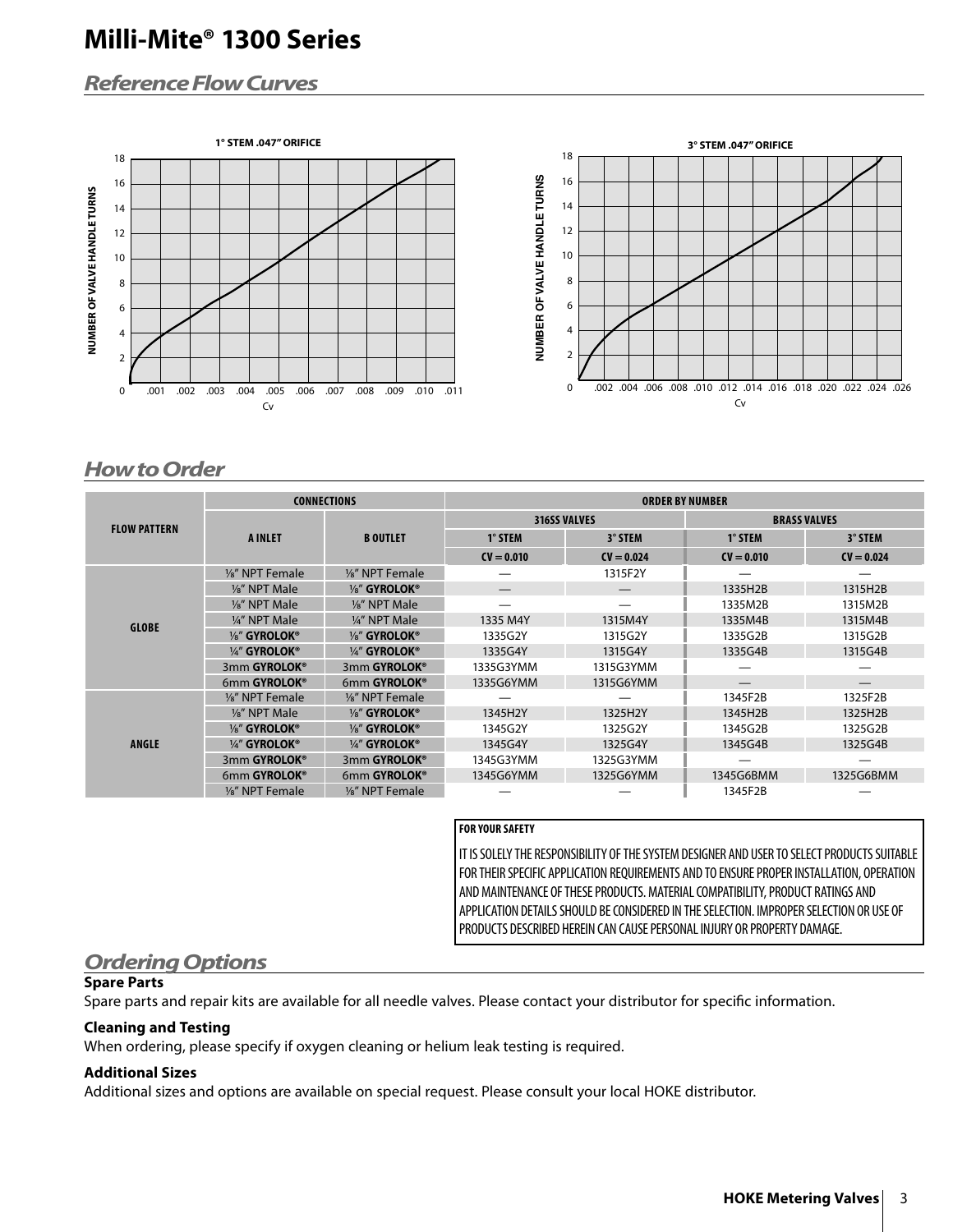

Forged Metering Valves



#### **Typical Applications**

- Chromatography
- Mass Spectroscopy
- Sampling and fine metering
- Pollution analyzing instrumentation

#### **Technical Data**

| <b>BODY*</b>                                                    | 316 stainless steel, brass                                                                        |
|-----------------------------------------------------------------|---------------------------------------------------------------------------------------------------|
| <b>MAXIMUM</b><br><b>OPERATINGPRESSURE</b><br>@ 70° F (21° C)** | <b>Brass</b><br>$\cdot$ 3500 psig (242 bar)<br>316 stainless steel<br>$\cdot$ 5000 psig (345 bar) |
| <b>OPERATING</b><br><b>TEMPERATURERANGE</b>                     | $-20^{\circ}$ to $+250^{\circ}$ F (-29° to $+121^{\circ}$ C)                                      |
| <b>ORIFICE</b>                                                  | $0.031''$ (0.79 mm)                                                                               |
| <b>CV FACTOR</b>                                                | 0.0008                                                                                            |
| * Consult factory for other materials                           |                                                                                                   |

#### \*\* Valve is not designed for shut-off. Pressure ranges for metering only

### **Features & Benefits**

- 18 turn non-rotating stem
- Low internal volume provides low flow control
- Non-rotating stem minimizes unwanted variability of flow rate
- Unique thread design allows tapered needle portion of the stem to be withdrawn into the outer stem
- O-ring seals below the stem threads provide smooth operation and eliminate backlash
- Panel mounting is standard for all models
- Dial indicator provides repeatable positioning of stem in full turns and tenths of a turn from closed to fully open.
	- Position by finger tip rotating the knurled aluminum dial.
	- A position lock prevents accidental movement of the handle and resulting errors in flow data.
	- The size and design of the handle assembly provide an attractive appearance for equipment panels.

• Special High Tolerance NPT Thread

#### **HOKE Inc.**

PO Box 4866 • Spartanburg, SC 29305-4866 Phone (864) 574-7966 Fax (864) 587-5608 www.hoke.com • Sales-hoke@circor.com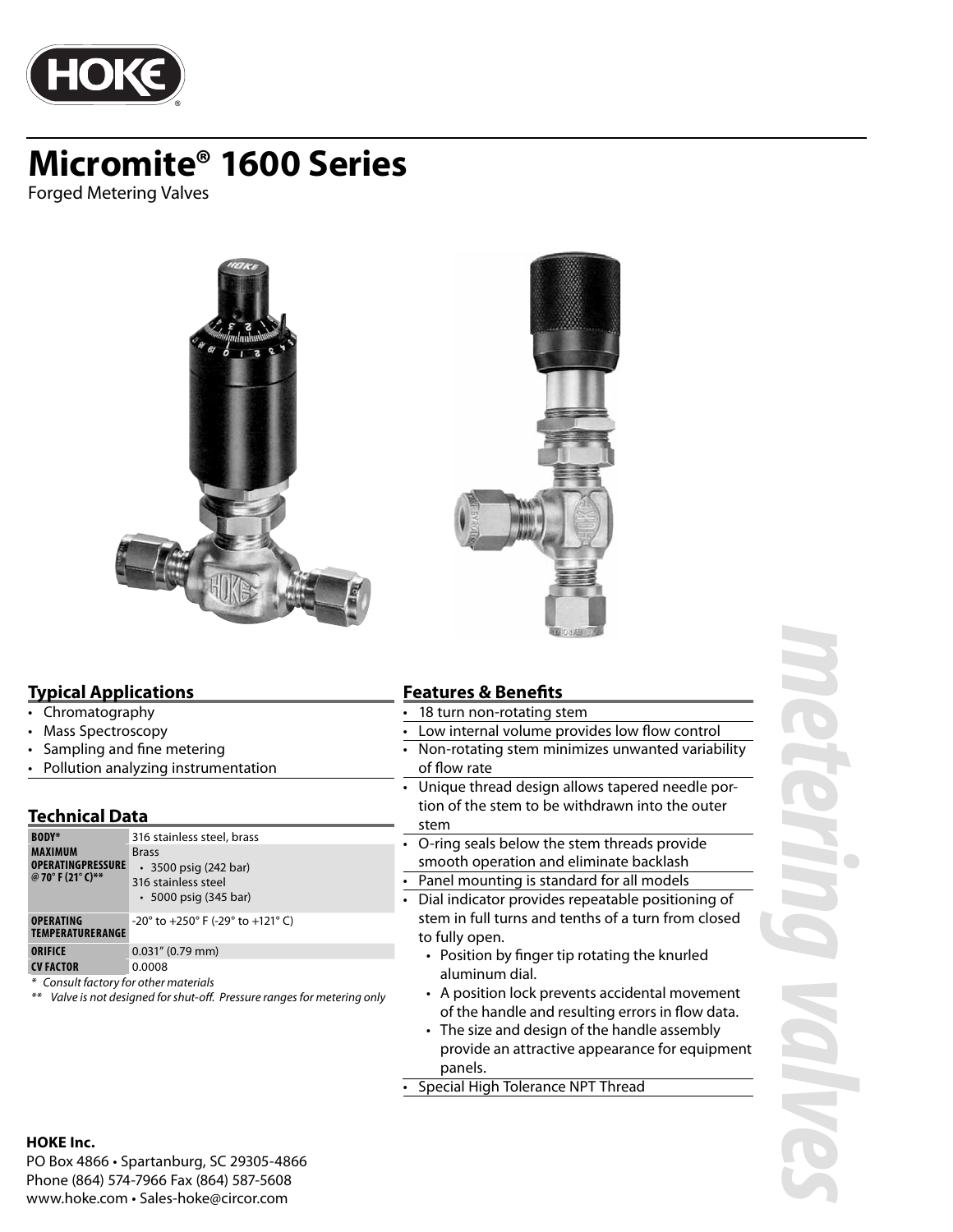*Materials of Construction*

|                         | <b>DESCRIPTION</b>     | <b>MATERIAL</b>          |
|-------------------------|------------------------|--------------------------|
| 1                       | <b>BODY</b>            | 316 stainless or brass   |
| $\overline{2}$          | 0-RING                 | Fluorelastomer or Buna-N |
| $\overline{\mathbf{3}}$ | 0-RING                 | Fluorelastomer or Buna-N |
| 4                       | <b>PANEL NUT</b>       | <b>Brass</b>             |
| 5                       | <b>WASHER</b>          | Fluorelastomer           |
| 6                       | <b>WASHER</b>          | 304 stainless            |
| $\overline{7}$          | <b>STEM AND PIN</b>    | 316 stainless            |
| 8                       | <b>SET SCREW</b>       | Alloy steel              |
| 9                       | <b>HANDLE</b>          | Aluminum                 |
| 10                      | <b>SPINDLE</b>         | 316 stainless            |
| 11                      | <b>SCREW</b>           | 316 stainless            |
| 12                      | <b>FRICTION WASHER</b> | Delrin <sup>®</sup> AF   |
| 13                      | <b>FRICTION WASHER</b> | Glass cloth              |
| 14                      | <b>BONNET</b>          | 316 stainless            |
| 15                      | <b>RETAINER</b>        | <b>PCTFE</b>             |
| 16                      | <b>GLAND</b>           | 316 stainless            |
| 17                      | <b>SEAT</b>            | 316 stainless            |
|                         |                        |                          |

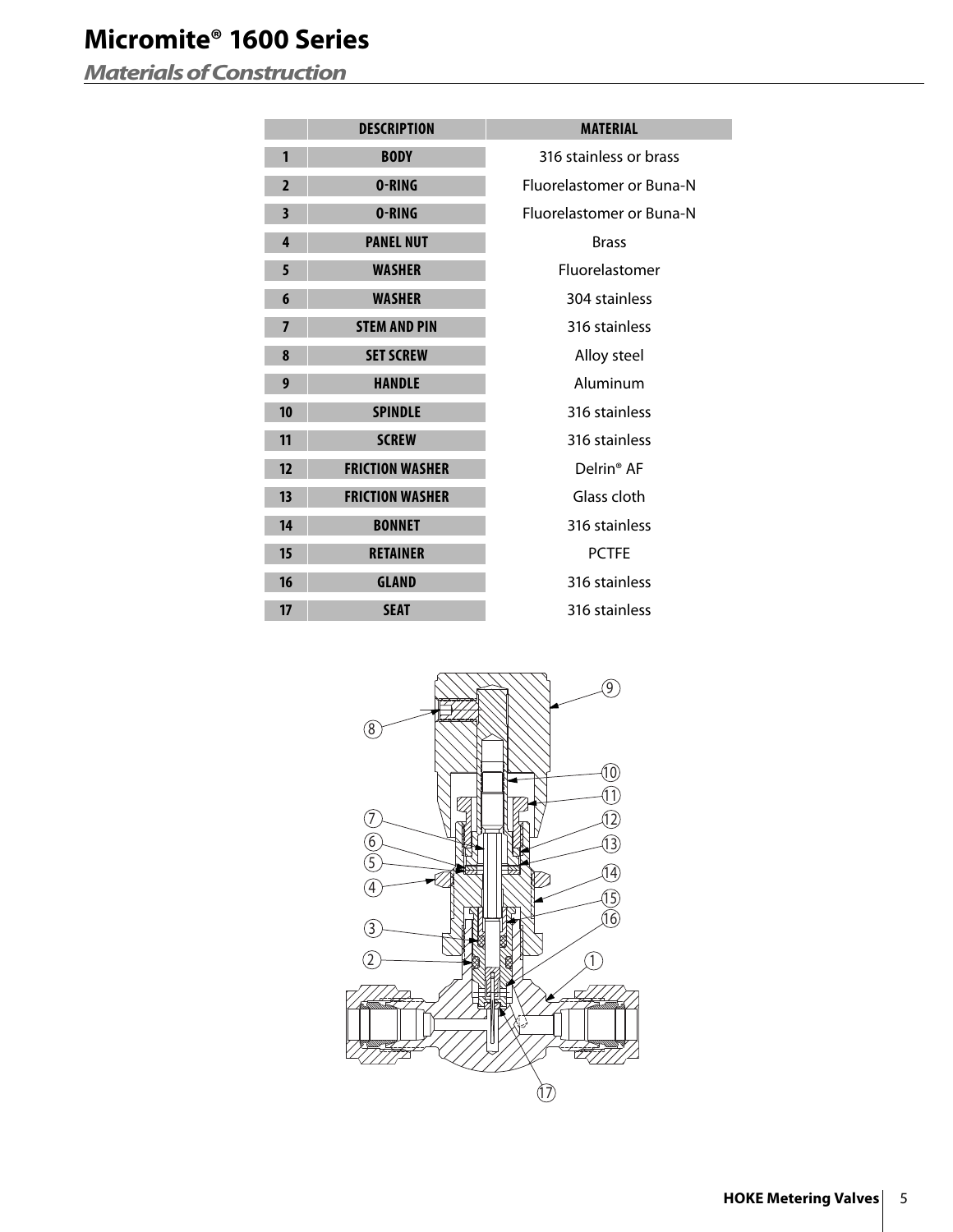*Dimensions*

| <b>FLOW</b>    | <b>CONNECTIONS</b><br><b>PART NUMBER</b><br><b>BODY MATERIAL</b> |                          |          |              | <b>DIMENSIONS</b>     |      |                |                 | <b>PANEL MOUNTING</b> |                          |                  |       |
|----------------|------------------------------------------------------------------|--------------------------|----------|--------------|-----------------------|------|----------------|-----------------|-----------------------|--------------------------|------------------|-------|
| <b>PATTERN</b> | <b>A INLET</b>                                                   | <b>B OUTLET</b>          |          |              | <b>ORING</b>          |      | D              | E               | F                     | <b>MAXIMUM THICKNESS</b> | <b>HOLE SIZE</b> |       |
|                |                                                                  |                          |          | <b>BRASS</b> |                       | mm   | 83             | 45              | 25                    | 6                        | 18               |       |
|                | $\frac{1}{8}$ FNPT                                               | $\frac{1}{8}$ FNPT       | 1654F2BA |              | <b>Buna-N</b>         | inch | $3\frac{1}{4}$ | $1^{3}/4$       | $\mathbf{1}$          | $^{1/4}$                 | 45/64            |       |
|                |                                                                  |                          |          |              |                       | mm   | 83             | 45              | 25                    | 6                        | 18               |       |
|                | $\frac{1}{8}$ " MNPT                                             | $\frac{1}{8}$ MNPT       | 1654M2BA | <b>BRASS</b> | <b>Buna-N</b>         | inch | $3\frac{1}{4}$ | $1 \frac{3}{4}$ | $\mathbf{1}$          | $^{1/4}$                 | 45/64            |       |
|                | $\frac{1}{4}$ MNPT                                               | $1/4$ " MNPT             | 1654M4BA | <b>BRASS</b> | Buna-N                | mm   | 83             | 45              | 25                    | 6                        | 18               |       |
|                |                                                                  |                          |          |              |                       | inch | $3\frac{1}{4}$ | $1 \frac{3}{4}$ | $\mathbf{1}$          | $\frac{1}{4}$            | 45/64            |       |
|                | $\frac{1}{16}$                                                   | 1/16''                   | 1654G1BA | <b>BRASS</b> | <b>Buna-N</b>         | mm   | 83             | 60              | 73                    | 6                        | 18               |       |
|                | <b>GYROLOK®</b>                                                  | <b>GYROLOK®</b>          |          |              |                       | inch | $2\frac{1}{4}$ | $1 \frac{3}{8}$ | 49                    | $\frac{1}{3}$            | 45/63            |       |
|                | $\frac{1}{8}$                                                    | 1/8''                    | 1654G2BA | <b>BRASS</b> |                       | mm   | 83             | 60              | 73                    | 6                        | 18               |       |
|                | <b>GYROLOK®</b>                                                  | <b>GYROLOK®</b>          |          |              | <b>Buna-N</b>         | inch | $2\frac{1}{4}$ | $1 \frac{3}{8}$ | 49                    | 1/3                      | 45/63            |       |
|                | 1/4''                                                            | 1/4''<br><b>GYROLOK®</b> | 1654G4BA | <b>BRASS</b> | Buna-N                | mm   | 83             | 60              | 73                    | 6                        | 18               |       |
|                | <b>GYROLOK®</b>                                                  |                          |          |              |                       | inch | $2\frac{1}{4}$ | $1 \frac{3}{8}$ | 49                    | $\frac{1}{3}$            | 45/63            |       |
|                | $\frac{1}{8}$ FNPT                                               | $\frac{1}{8}$ FNPT       | 1654F2YA | 316 SS       | <b>Buna-N</b>         | mm   | 83             | 45              | 25                    | 6                        | 18               |       |
|                |                                                                  |                          |          |              |                       | inch | $3\frac{1}{4}$ | $1 \frac{3}{4}$ | $\mathbf{1}$          | $\frac{1}{4}$            | 45/64            |       |
|                | $\frac{1}{8}$ " MNPT                                             | $\frac{1}{8}$ MNPT       |          |              |                       | mm   | 83             | 45              | 25                    | 6                        | 18               |       |
| <b>GLOBE</b>   |                                                                  |                          | 1654M2YA | 316 SS       | Buna-N                | inch | $3\frac{1}{4}$ | $1 \frac{3}{4}$ | $\mathbf{1}$          | $\frac{1}{4}$            | 45/64            |       |
|                | $1/4$ " MNPT<br>$1/4$ " MNPT                                     |                          | 1654M4YA | 316 SS       | Buna-N                | mm   | 83             | 45              | 25                    | 6                        | 18               |       |
|                |                                                                  |                          |          |              |                       | inch | $3\frac{1}{4}$ | $1 \frac{3}{4}$ | $\mathbf{1}$          | $\frac{1}{4}$            | 45/64            |       |
|                | 1/16''<br>1/16''                                                 |                          | 1654G1YA | 316 SS       | Buna-N                | mm   | 83             | 60              | 25                    | 6                        | 18               |       |
|                | <b>GYROLOK®</b>                                                  | <b>GYROLOK®</b>          |          |              |                       | inch | $3\frac{1}{4}$ | $2^{3}/8$       | $\mathbf{1}$          | $\frac{1}{4}$            | 45/64            |       |
|                | $\frac{1}{8}$                                                    | $\frac{1}{8}$            | 1654G2YA | 316 SS       | <b>Buna-N</b>         | mm   | 83             | 60              | 25                    | 6                        | 18               |       |
|                | <b>GYROLOK®</b>                                                  | <b>GYROLOK®</b>          |          |              |                       | inch | $3\frac{1}{4}$ | $2^{3}/8$       | $\mathbf{1}$          | $\frac{1}{4}$            | 45/64            |       |
|                | 1/4''                                                            | 1/4''                    | 1654G4YA | 316 SS       | <b>Buna-N</b>         | mm   | 83             | 60              | 25                    | 6                        | 18               |       |
|                | <b>GYROLOK®</b>                                                  | <b>GYROLOK®</b>          |          |              |                       | inch | $3\frac{1}{4}$ | $2^{3}/8$       | $\mathbf{1}$          | $\frac{1}{4}$            | 45/64            |       |
|                | 1/16''                                                           | 1/16''                   | 1656G1YA | 316 SS       | <b>Fluorelastomer</b> | mm   | 83             | 60              | 25                    | 6                        | 18               |       |
|                | <b>GYROLOK®</b>                                                  | <b>GYROLOK®</b>          |          |              |                       | inch | $3\frac{1}{4}$ | $2^{3}/8$       | $\mathbf{1}$          | $\frac{1}{4}$            | 45/64            |       |
|                | $\frac{1}{8}$                                                    | $\frac{1}{8}$            | 1656G2YA | 316 SS       | <b>Fluorelastomer</b> | mm   | 83             | 60              | 25                    | 6                        | 18               |       |
|                | <b>GYROLOK®</b>                                                  | <b>GYROLOK®</b>          |          |              |                       | inch | $3\frac{1}{4}$ | $2^{3}/8$       | $\mathbf{1}$          | $\frac{1}{4}$            | 45/64            |       |
|                | 1/4''                                                            | 1/4''                    | 1656G4YA | 316 SS       | <b>Fluorelastomer</b> | mm   | 83             | 60              | 25                    | 6                        | 18               |       |
|                | <b>GYROLOK®</b>                                                  | <b>GYROLOK®</b>          |          |              |                       | inch | $3\frac{1}{4}$ | $2^{3}/8$       | $\mathbf{1}$          | 1/4                      | 45/64            |       |
|                | 1/16''                                                           | 1/16''                   | 1666G1YA | 316 SS       | <b>Fluorelastomer</b> | mm   | 83             | 60              | 25                    | 6                        | 18               |       |
|                | <b>GYROLOK®</b>                                                  | <b>GYROLOK®</b>          |          |              |                       | inch | $3\frac{1}{4}$ | $2^{3}/8$       | $\mathbf{1}$          | $\frac{1}{4}$            | 45/64            |       |
| <b>ANGLE</b>   | 1/s''                                                            | 1/8''                    | 1666G2YA | 316 SS       | <b>Fluorelastomer</b> | mm   | 102            | 41              | 25                    | 6                        | 18               |       |
|                | <b>GYROLOK®</b>                                                  | <b>GYROLOK®</b>          |          |              |                       | inch | $\overline{4}$ | $1 \frac{5}{8}$ | $\mathbf{1}$          | $\frac{1}{4}$            | 45/64            |       |
|                | 1/4''                                                            | 1/4''                    |          |              | <b>Fluorelastomer</b> | mm   | 102            | 41              | 25                    | 6                        | 18               |       |
|                | <b>GYROLOK®</b>                                                  | <b>GYROLOK®</b>          | 1666G4YA | 316 SS       |                       |      | inch           | $\overline{4}$  | $1\frac{5}{8}$        | $\mathbf{1}$             | $\frac{1}{4}$    | 45/64 |

Dimensions for reference only, subject to change.



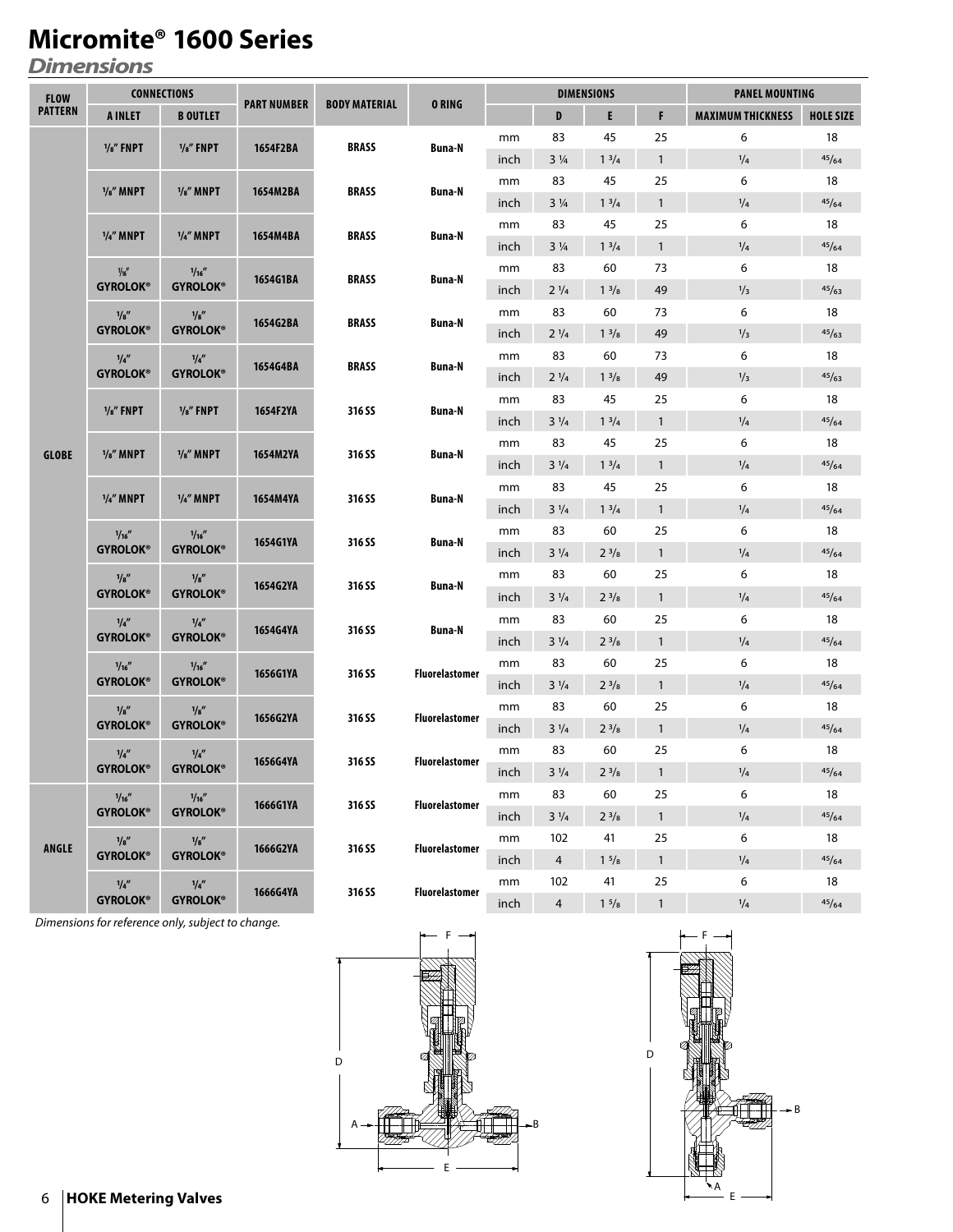# *Reference Flow Curve*



Metering range is approximately 18 handle turns. Opening the valve beyond the metering range will increase the flow to full Cv.

# *How to Order*

| <b>FLOW PATTERN</b><br><b>GLOBE</b> |                      | <b>CONNECTIONS</b>   | <b>BRASS WITH BUNA-N</b> | <b>316 STAINLESS</b>     | <b>316 STAINLESS</b><br><b>WITH</b> |
|-------------------------------------|----------------------|----------------------|--------------------------|--------------------------|-------------------------------------|
|                                     | A Inlet              | <b>B</b> Outlet      |                          | <b>STEEL WITH BUNA-N</b> | <b>FLUORELASTOMER</b>               |
|                                     | $\frac{1}{8}$ " FNPT | $\frac{1}{8}$ " FNPT | 1654F2BA                 | 1654F2YA                 |                                     |
|                                     | $\frac{1}{8}$ " MNPT | $\frac{1}{8}$ " MNPT | 1654M2BA                 | 1654M2YA                 |                                     |
|                                     | $\frac{1}{4}$ MNPT   | $\frac{1}{4}$ MNPT   | 1654M4BA                 | 1654M4YA                 |                                     |
|                                     | $V_{16}$ " GYROLOK®  | $V_{16}$ " GYROLOK®  | 1654G1BA                 | 1654G1YA                 | 1656G1YA                            |
|                                     | 1/8" GYROLOK®        | 1/8" GYROLOK®        | 1654G2BA                 | 1654G2YA                 | 1656G2YA                            |
|                                     | 1/4" GYROLOK®        | 1/4" GYROLOK®        | 1654G4BA                 | 1654G4YA                 | 1656G4YA                            |
|                                     | 1/16" GYROLOK®       | 1/16" GYROLOK®       |                          |                          | 1666G1YA                            |
| <b>ANGLE</b>                        | 1/8" GYROLOK®        | 1/8" GYROLOK®        |                          |                          | 1666G2YA                            |
|                                     | 1/4" GYROLOK®        | 1/4" GYROLOK®        |                          |                          | 1666G4YA                            |

To Order the Dial Indicator, order Kit 1600K4. If valve and kit are to be factory assembled, please note "Factory Assembled" on order

#### **FOR YOUR SAFETY**

IT IS SOLELY THE RESPONSIBILITY OF THE SYSTEM DESIGNER AND USER TO SELECT PRODUCTS SUITABLE FOR THEIR SPECIFIC APPLICATION REQUIREMENTS AND TO ENSURE PROPER INSTALLATION, OPERATION AND MAINTENANCE OF THESE PRODUCTS. MATERIAL COMPATIBILITY, PRODUCT RATINGS AND APPLICATION DETAILS SHOULD BE CONSIDERED IN THE SELECTION. IMPROPER SELECTION OR USE OF PRODUCTS DESCRIBED HEREIN CAN CAUSE PERSONAL INJURY OR PROPERTY DAMAGE.

# *Ordering Options*

### **Spare Parts**

Spare parts and repair kits are available for all needle valves. Please contact your distributor for specific information.

#### **Cleaning and Testing**

When ordering, please specify if oxygen cleaning or helium leak testing is required.

#### **Additional Sizes**

Additional sizes and options are available on special request. Please consult your local HOKE distributor.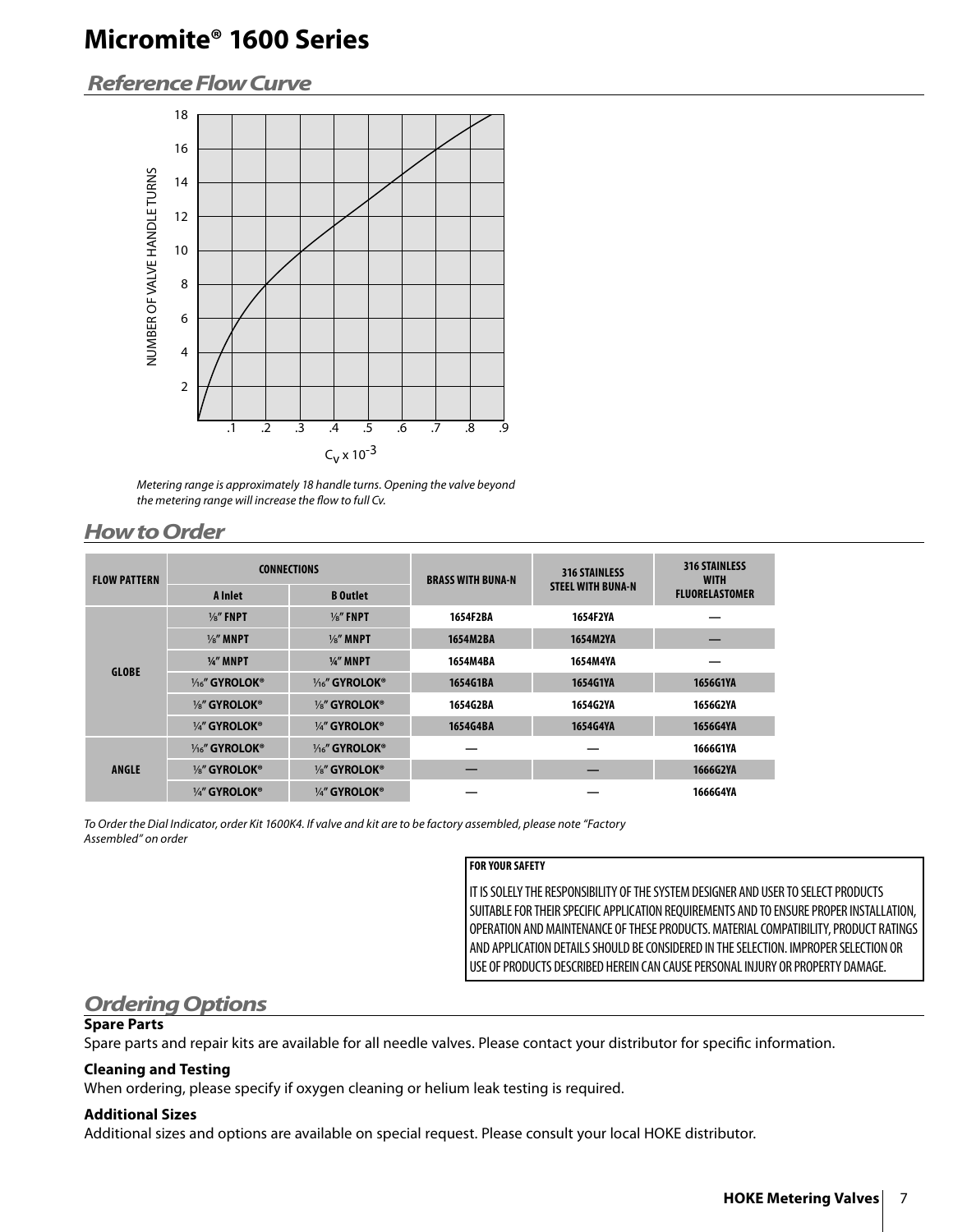

# **2300 Series** Bar Stock Metering Valves





### **Typical Applications**

- Metering liquids and gases on analytical equipment
- Laboratory sampling
- Gas chromatography, analyzers
- Flow meters and gauges

### **Technical Data**

| <b>BODY*</b>                         | 316 stainless steel, brass                                                                                                                                                    |
|--------------------------------------|-------------------------------------------------------------------------------------------------------------------------------------------------------------------------------|
| MAXIMUM<br><b>OPERATINGPRESSURE</b>  | Brass<br>• 3000 psig up to 200 $^{\circ}$ F (207 bar @ 93 $^{\circ}$ C)<br>316 stainless steel<br>• 3000 psig 100° F (207 bar @ 38° C)<br>1000 psig 250° F (68.9 bar @ 121°C) |
| <b>OPERATING</b><br>TEMPERATURERANGE | <b>Buna N O-ring Packing</b><br>• $-40^{\circ}$ to 200 $^{\circ}$ F (-40 $^{\circ}$ to 93 $^{\circ}$ C)<br><b>PTFE Packing</b><br>• -60° to 250° F (-51° to 121° C)           |
| ORIFICE<br><b>CV FACTOR**</b>        | .062", .125" (1.59 mm, 3.17 mm)<br>1° stem, 0.062" orifice: 0.012<br>8° stem, 0.062" orifice: 0.086<br>8° stem, 0.125" orifice: 0.30                                          |

\* Consult factory for other materials

\*\* Cv factors shown are based on flow through entire metering range, approximately 20 handle turns

#### **HOKE Inc.**

PO Box 4866 • Spartanburg, SC 29305-4866 Phone (864) 574-7966 Fax (864) 587-5608 www.hoke.com • Sales-hoke@circor.com

# **Features & Benefits**

- Micrometer vernier handle provides visual control and precise establishment of flow settings. To order, specify 2300K1 following the valve number.
- 20 turn stem displacement for fine metering
- 2 orifi ce sizes 0.062" (1.59mm) and 0.125" (3.17mm) are available with standard 8° stem
- Spring loaded stem in all 316 stainless steel valves prevents galling and enlargement of the orifice.
- For ultra fine metering, a  $1^\circ$  spring loaded stem design is available for all valves with 0.062" (1.59mm) orifice. See flow curves for details.
- Panel mounting is standard on all valves
- Bonnet lock prevents accidental disengagement of bonnet.
- Special High Tolerance NPT Thread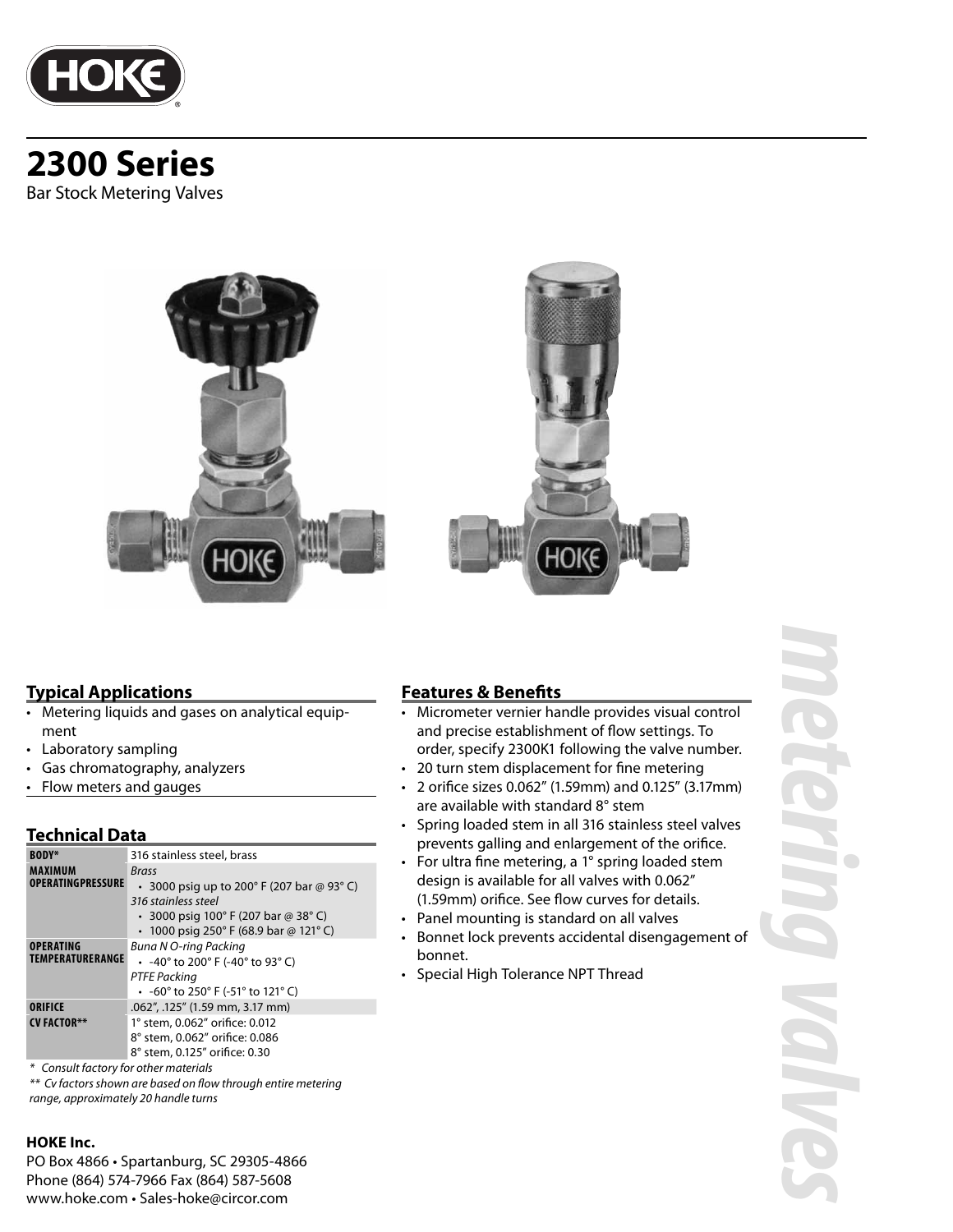# **2300 Series**

# *Materials of Construction*

# **316 Stainless Steel Valves (PTFE Packing) Brass Valves (Buna-N Packing)**

|                | <b>DESCRIPTION</b>        | <b>MATERIAL</b>   |
|----------------|---------------------------|-------------------|
| 1              | <b>CAP NUT (10-24)</b>    | <b>Zinc Alloy</b> |
| $\overline{2}$ | <b>HAND WHEEL*</b>        | Nylon             |
| 3              | <b>WASHER</b>             | <b>PTFE</b>       |
| 4              | <b>PACKING</b>            | <b>PTFE</b>       |
| 5              | <b>PACKING NUT</b>        | 316 stainless     |
| 6              | <b>MOUNTING NUT</b>       | 316 stainless     |
| $\overline{7}$ | <b>HOUSING</b>            | 316 stainless     |
| 8              | <b>BODY</b>               | 316 stainless     |
| 9              | <b>SPINDLE POINT</b>      | 316 stainless     |
| 10             | <b>SEAT</b>               | <b>PCTFE</b>      |
| 11             | <b>SEAT HOLDER</b>        | 316 stainless     |
| 12             | <b>BALL</b>               | 316 stainless     |
| 13             | <b>COMPRESSION SPRING</b> | 316 stainless     |
| 14             | <b>STEM</b>               | 316 stainless     |
|                |                           |                   |



|                         | <b>DESCRIPTION</b>     | <b>MATERIAL</b>   |
|-------------------------|------------------------|-------------------|
| 1                       | <b>CAP NUT (10-24)</b> | <b>Zinc Alloy</b> |
| $\overline{2}$          | <b>HAND WHEEL*</b>     | Nylon             |
| $\overline{\mathbf{3}}$ | <b>STEM</b>            | 316 stainless     |
| $\overline{4}$          | <b>WASHER</b>          | Nylon             |
| 5                       | 0-RING                 | <b>Buna-N</b>     |
| 6                       | <b>PACKING NUT</b>     | <b>Brass</b>      |
| $\overline{7}$          | <b>MOUNTING NUT</b>    | FCB               |
| 8                       | <b>HOUSING</b>         | <b>Brass</b>      |
| 9                       | <b>BODY</b>            | <b>Brass</b>      |

\* Optional micrometer handle - Aluminum



2331F[ ]B Brass

\* Optional micrometer handle - Aluminum

### *Dimensions*

| <b>FLOW</b>    | <b>A&amp;B</b>                   |      |              |      |                |      |    |      | <b>PANEL MOUNTING DIMENSIONS</b> |                                  |                            |
|----------------|----------------------------------|------|--------------|------|----------------|------|----|------|----------------------------------|----------------------------------|----------------------------|
| <b>PATTERN</b> | <b>CONNECTIONS</b>               |      | $\mathbf{D}$ | D'   | E              | F    | F' | H    | H'                               | <b>PANEL</b><br><b>THICKNESS</b> | <b>HOLE</b><br><b>SIZE</b> |
| <b>GLOBE</b>   | $1/4''$ NPT                      | inch | 3.59         | 3.88 | $\overline{2}$ | 1.41 | 1  | 0.5  | 0.75                             | 0.13                             | 0.64                       |
|                | <b>FEMALE</b>                    | mm   | 91           | 98   | 51             | 36   | 25 | 12.7 | 19                               | 3                                | 16                         |
|                | $\frac{1}{8}$ " NPT              | inch | 3.59         | 3.88 | $\overline{2}$ | 1.41 | 1  | 0.5  | 0.75                             | 0.13                             | 0.64                       |
|                | <b>FEMALE</b>                    | mm   | 91           | 98   | 51             | 36   | 25 | 12.7 | 19                               | 3                                | 16                         |
|                | $\frac{1}{4}$<br><b>GYROLOK®</b> | inch | 3.59         | 3.88 | 2.63           | 1.41 | 1  | 0.5  | 0.75                             | 0.13                             | 0.64                       |
|                |                                  | mm   | 91           | 98   | 67             | 36   | 25 | 12.7 | 19                               | 3                                | 16                         |
| <b>ANGLE</b>   | $\frac{1}{4}$ NPT                | inch | 3.75         | 4.06 | 1.44           | 1.41 | 1  | 0.56 | 0.81                             | 0.13                             | 0.64                       |
|                | <b>FEMALE</b>                    | mm   | 95           | 103  | 37             | 36   | 25 | 14   | 21                               | 3                                | 16                         |
|                | $\frac{1}{8}$ " NPT              | inch | 3.75         | 4.06 | 1.44           | 1.41 | 1  | 0.56 | 0.81                             | 0.13                             | 0.64                       |
|                | <b>FEMALE</b>                    | mm   | 95           | 103  | 37             | 36   | 25 | 14   | 21                               | 3                                | 16                         |

Dimensions for reference only, subject to change.



2335G[ ]Y / 2315G[ ]Y 316 stainless steel

**HOKE Metering Valves**



2335F4Y / 2315F4Y 316 stainless steel (with optional micrometer handle)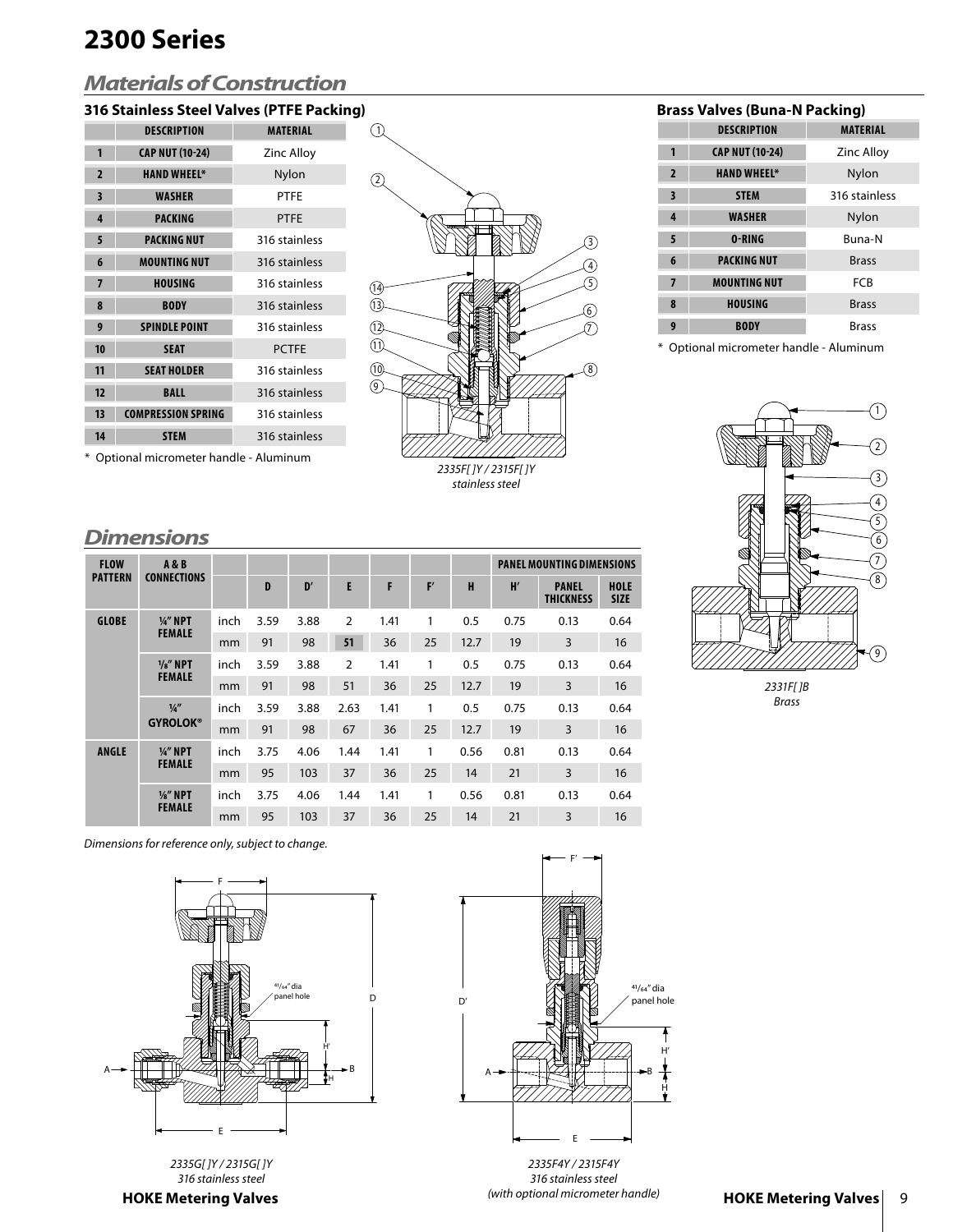# **2300 Series**

### *Curves*



## *How to Order*

| <b>FLOW</b><br><b>PATTERN</b> | <b>CONNECTIONS</b>         | <b>316 STAINLESS STEEL VALVES</b> |                              |                              | <b>BRASS VALVES</b>          |               |
|-------------------------------|----------------------------|-----------------------------------|------------------------------|------------------------------|------------------------------|---------------|
|                               |                            | <b>PTFE PACKING</b>               |                              |                              | <b>BUNA-N O-RING PACKING</b> |               |
|                               |                            | <b>1° STEM SPRING LOADED</b>      | <b>8° STEM SPRING LOADED</b> | <b>8° STEM SPRING LOADED</b> | SOLID 8° STEM                | SOLID 8° STEM |
|                               |                            | .062" ORIFICE                     | .062" ORIFICE                | .125" ORIFICE                | .062" ORIFICE                | .125" ORIFICE |
| <b>GLOBE</b>                  | $\frac{1}{8}$ " NPT FEMALE | 2355F2Y                           | 2315F2Y                      | 2335F2Y                      | 2311F2B                      | 2331F2B       |
|                               | 1/4" NPT FEMALE            | 2355F4Y                           | 2315F4Y                      | 2335F4Y                      | 2311F4B                      | 2331F4B       |
|                               | 1/4" GYROLOK®              | 2355G4Y                           | 2315G4Y                      | 2335G4Y                      |                              | 2331G4B       |
| <b>ANGLE</b>                  | $\frac{1}{8}$ " NPT FEMALE |                                   |                              |                              | 2321F2B                      | 2341F2B       |
|                               | 1/4" NPT FEMALE            |                                   |                              |                              | 2321F4B                      | 2341F4B       |

### *Ordering Options*

#### **Spare Parts**

Spare parts and repair kits are available for all needle valves. Please contact your distributor for specific information.

#### **Cleaning and Testing**

When ordering, please specify if oxygen cleaning or helium leak testing is required.

#### **Additional Sizes**

Additional sizes and options are available on special request. Please consult your local HOKE distributor.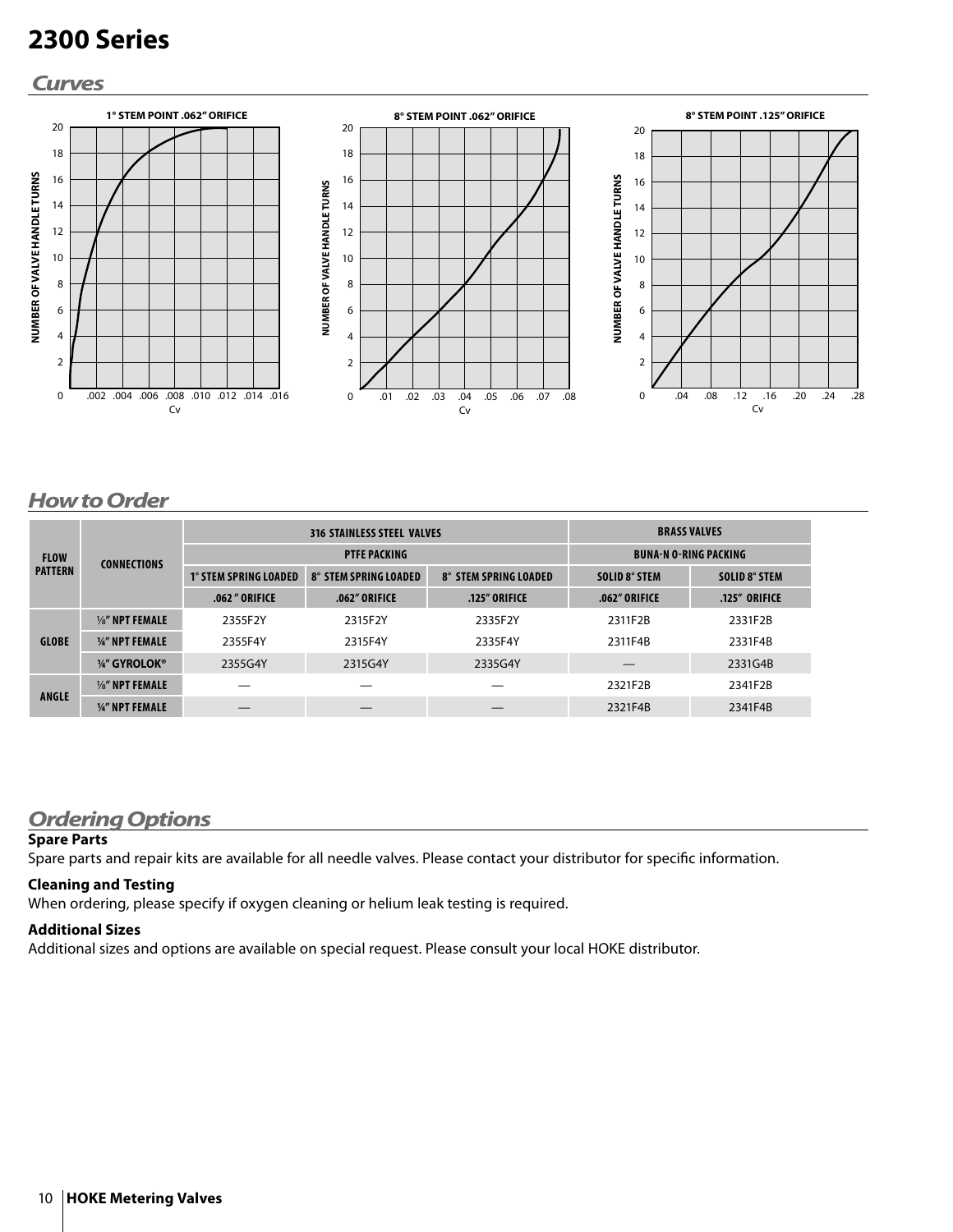To determine the Cv or flow of a **liquid**  $\omega$  60° F (16° C):

$$
Cv = \frac{GPM}{\sqrt{\frac{\Delta p}{S.G.}}}
$$
 or  $GPM = Cv \sqrt{\frac{\Delta p}{S.G.}}$   
where:  

$$
\Delta p = p_1 - p_2
$$
  

$$
p_1 = inlet pressure in psia
$$
  

$$
p_2 = outlet pressure in psia
$$
  
 $GPM = flow in gallons per minute$   
 $S.G. = specific gravity of liquid where water = 1.0 @ 60° F (16° C)$ 

# *Gas Flow capacity of HOKE Metering Valves*

To determine the Cv or flow of a gas  $\omega$  70° F (21° C):





**Water Flow Capacity (gal/min)**

10 15 20 25 30 35 40 45 50 55 60

**Cv vs. Capacity**

50 psi

**1,000 psi** 

29)<br>20)

Specifying metering valves for critical analytical instrumentation and applications which demand precise stem positioning requires a complete knowledge of your process conditions.

Before you start, it is important that your flow requirements be defined in terms of Cv or flow coefficient.

Cv is the valve flow coefficient expressing the rate of flow in gallons per minute of 60° F water with a pressure drop of 1 PSI across the valve. By correctly using the formula for liquids or gases, you will obtain an accurate Cv, necessary for your valve selection.

Cv should be calculated for expected variations in pressure and required flow range. The Cv range for HOKE metering valves is approximately 10 to 1. This is illustrated in the Cv vs handle turns flow curves shown with each valve series. Note that the more handle turns required to achieve a specified change in flow, the greater the valve's accuracy.

The Cv range providing best control should fall within the straight portion of the curve with the nominal value centered. Using the straight portion of the curve gives approximately the same incremental flow for each turn of the valve handle.

Once Cv requirements are determined, the following steps must be evaluated before making your final valve selection.

#### **1. Define Pressure/Temperature Requirements**

HOKE metering valves are available from moderate vacuum to 5000 psig. Operating temperatures range from -65° to 450° F. There are no restrictions on pressure drop or downstream pressure for HOKE valves, however, best performance will be obtained if the downstream pressure is more than 50% of the inlet pressure.

#### **2. Know Your Material Requirements**

**Cv Factor**

Cv Factor

5

**10 psi 50 psi 100 psi**

0.2 0

0.4  $\overline{0}$ .  $0.\&$ 1.0 1.2 1.4 1.6 1.8 2.0

Corrosion resistance should be your prime consideration when selecting materials, particularly the wetted or pressure boundary parts. There are times when the environment must also be considered in addition to the fluid media.

The pressure/temperature demands of materials are normally covered by the material manufacturer's product specifications.

HOKE products are designed using materials of similar corrosion properties whenever possible. If material selection is critical, please contact your nearby HOKE distributor. He can recommend options to help solve your problem.

#### **3. Options**

Dial Indicator and micrometer handles are available for reproducing stem positioning. The HOKE Milli-Mite 1300 series is provided with a micrometer handle as standard equipment. Other handle options are available or can be made to order.

#### **4. Final Performance**

Engineering design and manufacturing standards are critical elements of the metering valve you select and will affect its actual performance.

Total control of these quality elements at HOKE assures you of valves with excellent stem positioning repeatability, low hysteresis, and extended metering range.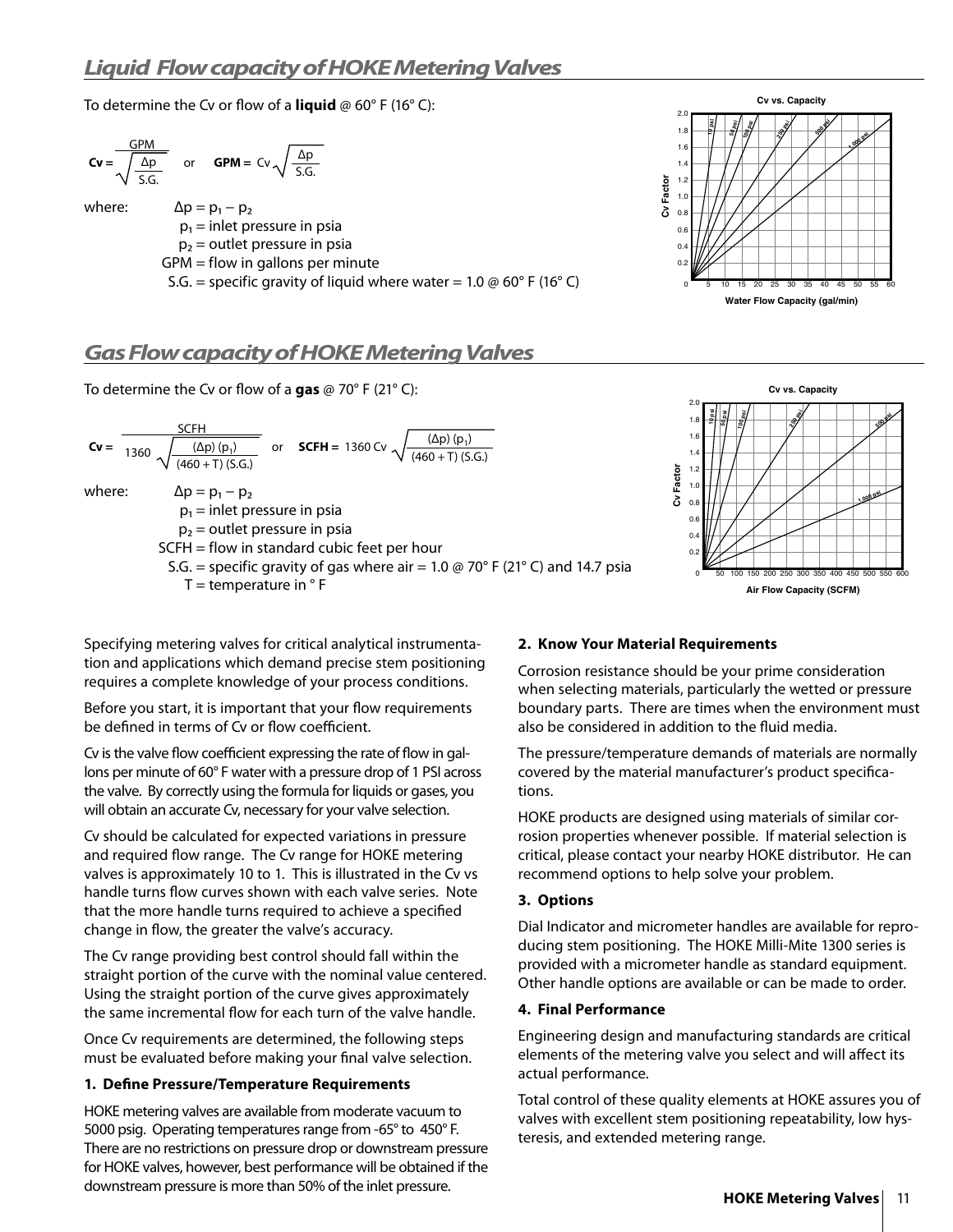| <b>Notes</b> |  |
|--------------|--|
|              |  |
|              |  |
|              |  |
|              |  |
|              |  |
|              |  |
|              |  |
|              |  |
|              |  |
|              |  |
|              |  |
|              |  |
|              |  |
|              |  |
|              |  |
|              |  |
|              |  |
|              |  |
|              |  |
|              |  |
|              |  |
|              |  |
|              |  |
|              |  |
|              |  |
|              |  |
|              |  |
|              |  |
|              |  |
|              |  |
|              |  |
|              |  |
|              |  |
|              |  |
|              |  |
|              |  |
|              |  |
|              |  |
|              |  |
|              |  |